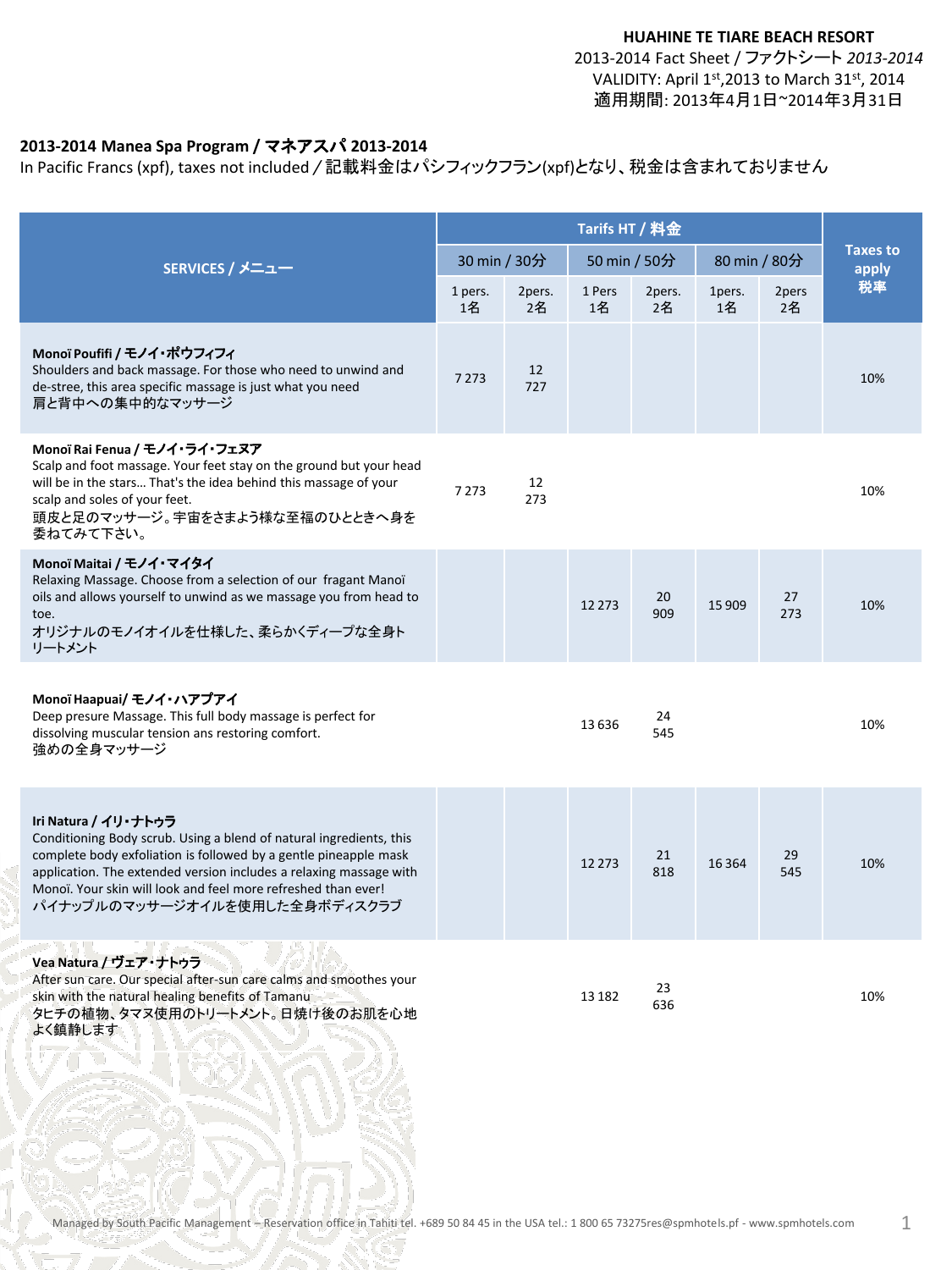## **HUAHINE TE TIARE BEACH RESORT**

2013-2014 Fact Sheet / ファクトシート *2013-2014* VALIDITY: April 1st,2013 to March 31st, 2014 適用期間: 2013年4月1日~2014年3月31日

#### **2013-2014 Manea Spa Program /** マネアスパ **2013-2014**

In Pacific Francs (xpf), taxes not included */* 記載料金はパシフィックフラン(xpf)となり、税金は含まれておりません

| Facial Care / フェイシャルケア                                                                                                                                                                                                                                                                                                                                                                                                                             | Tarifs HT / 料金 |  |              |              |                      |           | Taxes to<br>apply |
|----------------------------------------------------------------------------------------------------------------------------------------------------------------------------------------------------------------------------------------------------------------------------------------------------------------------------------------------------------------------------------------------------------------------------------------------------|----------------|--|--------------|--------------|----------------------|-----------|-------------------|
|                                                                                                                                                                                                                                                                                                                                                                                                                                                    | 50 min / 50分   |  |              |              |                      |           |                   |
|                                                                                                                                                                                                                                                                                                                                                                                                                                                    |                |  | 1 pers<br>1名 | 2pers.<br>2名 |                      |           | 税率                |
| Hoho'a Maitai / ホホア・マイタイ<br>This popular service uses the finest of products and combines a<br>deep cleanse, gentle exfoliation, facial massage and moisturizing<br>mask. Complementary to all skin types, male and female.<br>ナチュラル素材使用のフェイシャルケアトリートメント。柔らかい癒<br>しの後にお肌を潤わせます。                                                                                                                                                                    |                |  | 13 182       | 23<br>636    |                      |           | 10%               |
| Luxury Treatments / ラグジャリートリートメント                                                                                                                                                                                                                                                                                                                                                                                                                  | Tarifs HT / 料金 |  |              |              |                      |           | <b>Taxes to</b>   |
|                                                                                                                                                                                                                                                                                                                                                                                                                                                    |                |  | 90 min       |              | $100 \,\mathrm{min}$ |           | apply             |
|                                                                                                                                                                                                                                                                                                                                                                                                                                                    |                |  | 1 pers       | 2pers.       | 1pers.               | 2 pers    | 税率                |
| Tahitian Treat / タヒチアン・トリート<br>Our sensational spa sampler gives you the complete Manea<br>experience. Incorporating our signature Manea Spa skin care line,<br>this treatment combines a taste of our gentle body scrub,<br>back/neck/shoulder massage, and a replenishing facial.<br>マネアスパの主なメニューを全て含んでいるデラックスメニュー。ス<br>キンケア、ボディスクラブ、背中や肩、首のマッサージとフェイシャ<br>ルケアを行います。                                                                             |                |  | 18 18 2      | 32<br>727    |                      |           | 10%               |
| Aua Tiare / アウア・ティアレ<br>Delight in the beauty that surrounds us and experience this deluxe<br>treatment combining a rejuvenating<br>massage with our signature Monoi Tiare and a facial incorporating<br>fruits, flowers and other local ingredients. Conclude with one of<br>Polynesia's best kep secrets, a coconut hair and scalp refresher.<br>ティアレと果実やお花、その他のタヒチならではの成分を結合した<br>モノイオイルを使用したデラックストリートメント。ココナッツオイルで<br>の髪と頭皮のリフレッシュメントで締めくくります。 |                |  |              |              | 21818                | 39<br>091 | 10%               |
| Huahine Here / フアヒネ・エレ<br>A Romantic Rendezvous for two. Together you will lavish in our<br>suite beginning with moisturizing pineapple mask and massage,<br>followed by a coconut scalp treatment and foot ritual. Afterwards<br>you will be left to indulge in Champagne and refreshments.<br>カップル向けのロマンティックランデブー。パイナップルオイルを使<br>用したモイスチャーマッサージに始まり、ココナッツオイルでの頭皮<br>と足のトリートメントを行います。トリートメント後にシャンパンとリフ<br>レッシュメントを用意して、心からリラックスして頂きます。            |                |  |              | 43<br>636    |                      |           | 10%               |

Managed by South Pacific Management – Reservation office in Tahiti tel. +689 50 84 45 in the USA tel.: 1 800 65 73275res@spmhotels.pf - www.spmhotels.com 2